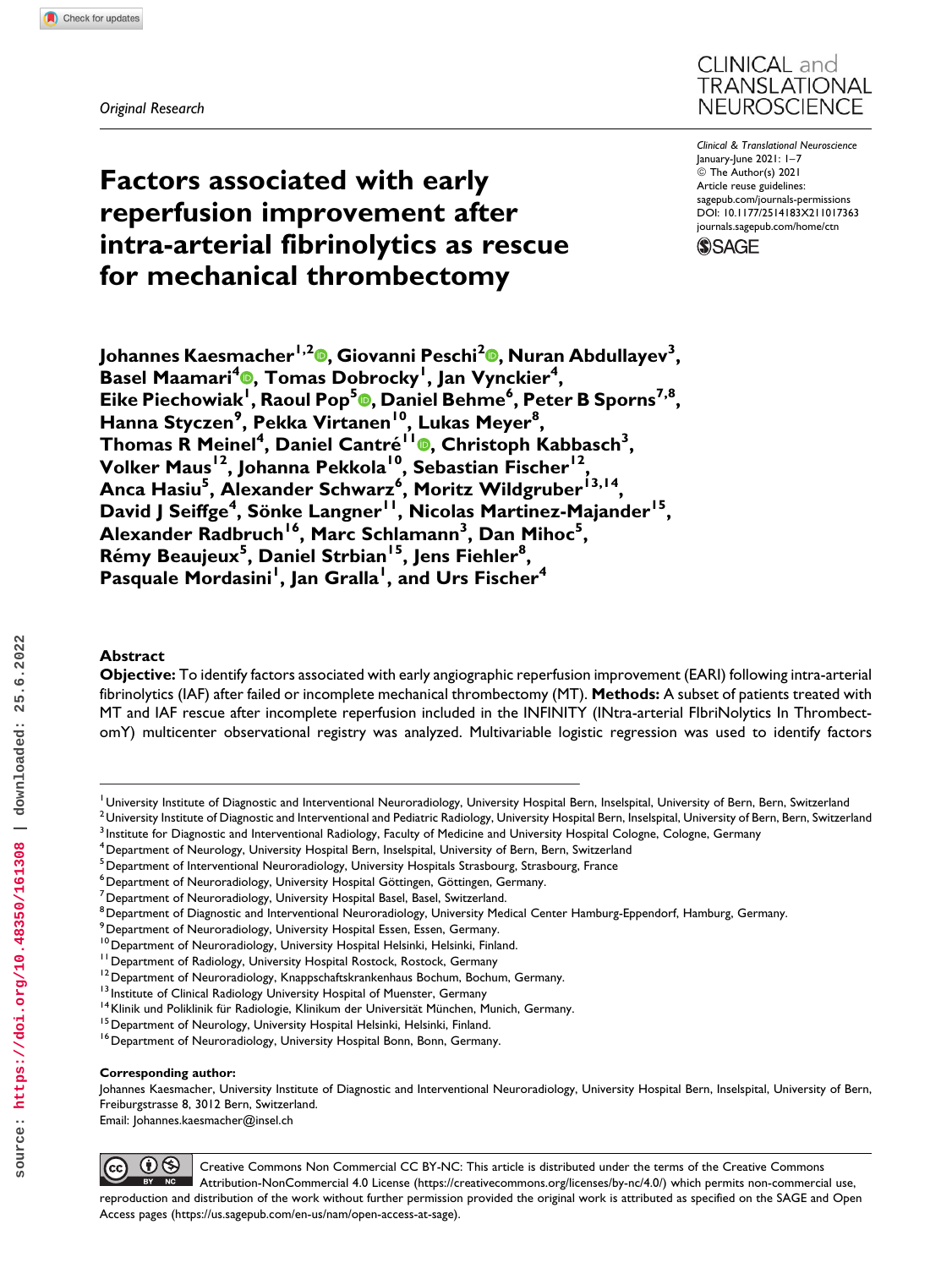associated with EARI. Heterogeneity of the clinical effect of EARI on functional independence (defined as modified Rankin Score -2) was tested with interaction terms. **Results:** A total of 228 patients (median age: 72 years, 44.1% female) received IAF as rescue for failed or incomplete MT and had a post-fibrinolytic angiographic control run available (50.9% EARI). A cardioembolic stroke origin (adjusted odds ratio (aOR) 3.72, 95% confidence interval (CI) 1.39–10.0) and shorter groin puncture to IAF intervals (aOR 0.82, 95% CI 0.71–0.95 per 15-min delay) were associated with EARI, while preinterventional thrombolysis showed no association (aOR 1.15, 95% CI 0.59–2.26). The clinical benefit of EARI after IAF seemed more pronounced in patients without or only minor early ischemic changes (Alberta Stroke Program Early Computed Tomography Score (ASPECTS)  $\geq$ 9, aOR 4.00, 95% CI 1.37–11.61) and was absent in patients with moderate to severe ischemic changes (ASPECTS -8, aOR 0.94, 95% CI 0.27–3.27, *p* for interaction: 0.095). **Conclusion:** Early rescue and a cardioembolic stroke origin were associated with more frequent EARI after IAF. The clinical effect of EARI seemed reduced in patients with already established infarcts. If confirmed, these findings can help to inform patient selection and inclusion criteria for randomized-controlled trials evaluating IAF as rescue after MT.

## **Keywords**

Mechanical thrombectomy, reperfusion, intra-arterial, fibrinolytic, thrombolytic, tPA

# **Introduction**

Incomplete or failed reperfusion reduces the clinical benefit of mechanical thrombectomy  $(MT)$ .<sup>1–5</sup> One bailout strategy to improve reperfusion after failed or incomplete MT is the intra-arterial administration of fibrinolytics  $(IAF)$ .<sup>6–8</sup>

Current guidelines state that it is reasonable to use salvageable technical adjuncts to achieve successful or complete reperfusion $9,10$  and according to recent survey results, IAF is used by a considerable number of interventionalists.<sup>11</sup> Previous studies have shown that IAF may be a safe rescue approach after  $MT^{6,8,12-15}$  and recently published data from the INtra-arterial FIbriNolytics In ThrombectomY (INFINITY) registry suggested that early angiographic reperfusion after IAF is associated with better clinical outcomes.<sup>16</sup> While recent reports were generally positive, it is unknown which patients are more likely to respond to IAF rescue and in which patients' early angiographic reperfusion improvement (EARI) translates into clinical benefit. For the deciding physicians in charge, it would be useful to know which patients are more likely to benefit from additional reperfusion improvement, because in these patients additional rescue therapies seem more justified.<sup>17</sup>

Aim of this subanalysis of the multicenter INFINITY registry was to report on factors associated with early reperfusion improvement after IAF as rescue for MT. Moreover, we evaluated if the clinical benefit of early reperfusion improvement was heterogenous across predefined strata of patient characteristics in order to find subpopulations less or more likely to benefit from IAF rescue.

# **Methods**

### *Patients*

Details of the INFINITY registry have been published before.<sup>16</sup> In short, 10 European tertiary care centers provided individual patient data of consecutive patients treated with MT and received additional IAF (Supplementary Table I). Inclusion criteria were patients presenting with an internal carotid artery or middle cerebral artery (first or second segment) occlusion, who were treated with second-generation MT and intra-arterial (IA) urokinase or alteplase. A total of 311 patients were included in the registry. Consent was waived according to the retrospective nature of the work, or patients gave their written or oral consent, depending on the centers ethical and institutional guidelines. All centers obtained ethical approval from the respective local ethics committee. Functional outcome was assessed at 3 months using the modified Rankin Scale, with functional independence defined as modified Rankin Scale  $\leq$  2. In this subanalysis, only patients who received IAF with the intention to improve reperfusion of the target territory after MT (250/ 311) and available early angiographic follow-up were included (228/250).

## *Image analysis*

Image analysis was performed locally at each participating site by a neurointerventionalist. After administration of IAF after MT, angiographic reperfusion improvement was defined as a reduction of capillary phase deficit by newly established antegrade flow in the new target territory (i.e. the residual hypoperfused area after MT). By definition, any angiographic reperfusion improvement could, therefore, include cases with and without a thrombolysis in cerebral infarction (TICI) grade change according to the initial target territory. These angiographic data were available in  $N = 228/250$  patients with attempted rescue of a failed or incomplete reperfusion (TICI 0-2b), because in some patients no early angiography runs after IAF had been performed  $(N = 22)$ . Symptomatic intracranial hemorrhage (sICH) was defined as any intracranial hemorrhage on follow-up imaging and an increase in the National Institute of Health Stroke Severity Scale (NIHSS) score of  $\geq$ 4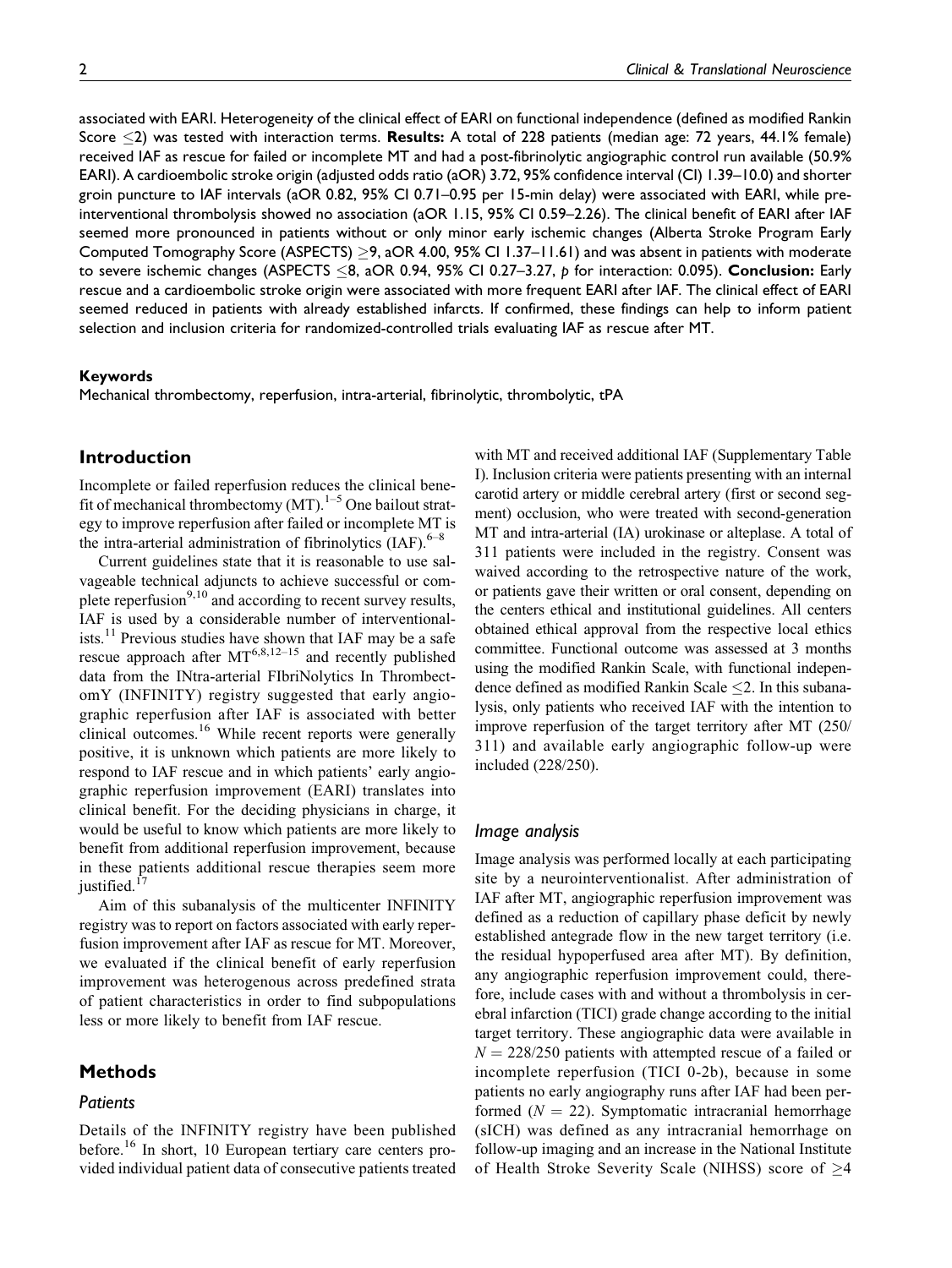### **Table 1.** Baseline characteristics with strata of patients with and without EARI.

|                                                                        | Total            | No EARI           | <b>EARI</b>       | p Value |
|------------------------------------------------------------------------|------------------|-------------------|-------------------|---------|
|                                                                        | $N = 228$        | $N = 112$         | $N = 116$         |         |
| Age                                                                    | 75.0 (64.0-82.0) | 74.0 (65.0-83.0)  | 76.9 (62.8-81.0)  | 0.85    |
| Sex, female                                                            | 100 (43.9%)      | 52 (46.4%)        | 48 (41.4%)        | 0.44    |
| Functional independence before index stroke ( $n = 227$ )              | 206 (90.7%)      | 104 (92.9%)       | 102 (88.7%)       | 0.36    |
| Diabetes ( $n = 227$ )                                                 | 60 (26.4%)       | 29 (26.1%)        | 31 (26.7%)        | 1.00    |
| Atrial fibrillation ( $n = 223$ )                                      | 110(49.3%)       | 53 (48.2%)        | 57 (50.4%)        | 0.79    |
| Arterial hypertension                                                  | 179 (78.5%)      | 90 (80.4%)        | 89 (76.7%)        | 0.52    |
| Smoking                                                                | 74 (32.5%)       | 35 (31.3%)        | 39 (33.6%)        | 0.78    |
| Systolic blood pressure on admission (mmHg, $n = 196$ )                | $145(133 - 159)$ | $145$ (132-158)   | $145(134 - 159)$  | 0.52    |
| Blood glucose on admission (mmol/ml, $n = 209$ )                       | $7.4(6.2 - 8.7)$ | $7.4925(6.3-9.0)$ | $7.4(6.1 - 8.4)$  | 0.25    |
| <b>Admission NIHSS</b>                                                 | $14(10-18)$      | $14(10-19)$       | $14(9-18)$        | 0.70    |
| Pre-interventional IV thrombolysis                                     | 126 (55.3%)      | 56 (50.0%)        | 70 (60.3%)        | 0.14    |
| Symptom onset to IA fibrinolytics (min, $n = 219$ )                    | 255 (206-313)    | 255 (216-310)     | 253.5 (193.5-314) | 0.42    |
| Groin puncture to administration of IA fibrinolytics (min, $n = 227$ ) | 55 (39-85)       | 59 (40-90)        | 53.5 (38-79)      | 0.15    |
| Type of IA fibrinolytic                                                |                  |                   |                   | 0.098   |
| Alteplase                                                              | 146 (64.0%)      | 78 (69.6%)        | 68 (58.6%)        |         |
| Urokinase                                                              | 82 (36.0%)       | 34 (30.4%)        | 48 (41.4%)        |         |
| Symptom onset to reperfusion ( $n = 220$ )                             | 262 (213.5-335)  | 262 (216-320)     | 262 (212-345)     | 0.71    |
| Antiplatelet medication                                                |                  |                   |                   | 0.66    |
| No antiplatelet medication                                             | 167 (73.2%)      | 79 (70.5%)        | 88 (75.9%)        |         |
| Aspirin only                                                           | 54 (23.7%)       | 29 (25.9%)        | 25 (21.6%)        |         |
| Aspirin $+$ other drug                                                 | 7(3.1%)          | 4(3.6%)           | 3(2.6%)           |         |
| Anticoagulation medication ( $n = 227$ )                               |                  |                   |                   | 0.11    |
| No anticoaculation medication                                          | 195 (85.9%)      | 90 (81.1%)        | 105 (90.5%)       |         |
| Vitamin K antagonists                                                  | 15(6.6%)         | 9(8.1%)           | 6(5.2%)           |         |
| Direct oral anticoagulation                                            | 17 (7.5%)        | 12 (10.8%)        | 5(4.3%)           |         |
| Site of occlusion                                                      |                  |                   |                   | 0.90    |
| ilCA/Carotid-T                                                         | 41 (18.0%)       | 19 (17.0%)        | 22 (19.0%)        |         |
| ΜI                                                                     | 127 (55.7%)      | 64 (57.1%)        | 63 (54.3%)        |         |
| M2                                                                     | 60 (26.3%)       | 29 (25.9%)        | 31 (26.7%)        |         |
| ASPECTS ( $n = 227$ )                                                  | $9(7-10)$        | $9(8-10)$         | $9(7-10)$         | 0.36    |
| Stroke etiology                                                        |                  |                   |                   | 0.013   |
| Large-artery atherosclerosis                                           | 35 (15.4%)       | 26 (23.2%)        | 9(7.8%)           |         |
| Cardioembolism                                                         | 107 (46.9%)      | 47 (42.0%)        | 60 (51.7%)        |         |
| Stroke of other determined etiology                                    | 16(7.0%)         | 7(6.3%)           | 9(7.8%)           |         |
| Stroke of undetermined etiology                                        | 70 (30.7%)       | 32 (28.6%)        | 38 (32.8%)        |         |
| sICH $(n = 225)$                                                       | 19(8.4%)         | 7(6.3%)           | 12(10.5%)         | 0.254   |
| Day 90 functional independence ( $n = 221$ )                           | 81 (36.7%)       | 34 (30.6%)        | 47 (42.7%)        | 0.070   |
| Day 90 mortality ( $n = 221$ )                                         | 32 (14.5%)       | 17(15.3%)         | 15(13.6%)         | 0.849   |

NIHSS: National Institute of Health Stroke Severity Scale; IA: intra-arterial; iICA: intracranial internal carotid artery; carotid-T: T-type internal carotid artery occlusion; M1: first segment of the middle cerebral artery; M2: second segment of the middle cerebral artery; ASPECTS: Alberta Stroke Program Early Computed Tomography Score; IV: intravenous; EARI: early angiographic reperfusion improvement; sICH: symptomatic intracranial hemorrhage.

according to the European Cooperative Acute Stroke StudyII criteria.<sup>18</sup>

# *Statistical analysis*

Data are presented as median (interquartile range (IQR)) or  $% (n/N)$ . Frequency comparisons were performed using Fisher's exact test. Non-normally distributed continuous or ordinally scaled variables were compared using Whitney–Mann U-test. For assessing associations between baseline variables and occurrence of early angiographic improvement, a multivariable logistic regression model was built, including age, sex, site of occlusion, and center

together with all variables with  $p < 0.20$  in univariable comparison. Clinical regression models were generally adjusted for age, sex, admission NIHSS, Alberta Stroke Program Early Computed Tomography Score (ASPECTS), symptom onset to reperfusion, and occlusion site, according to clinical importance. For assessing the heterogeneity of the clinical effect of EARI on the rate of functional independence, logistic regressions were ran in subgroups and interaction terms were calculated in the complete cohort. The following subgroups were predefined: Symptom onset to administration of IAF  $\leq$ 4.5 h versus >4.5 h, patients with no or minimal early ischemic signs (ASPECTS 8–10) versus patients with moderate to severe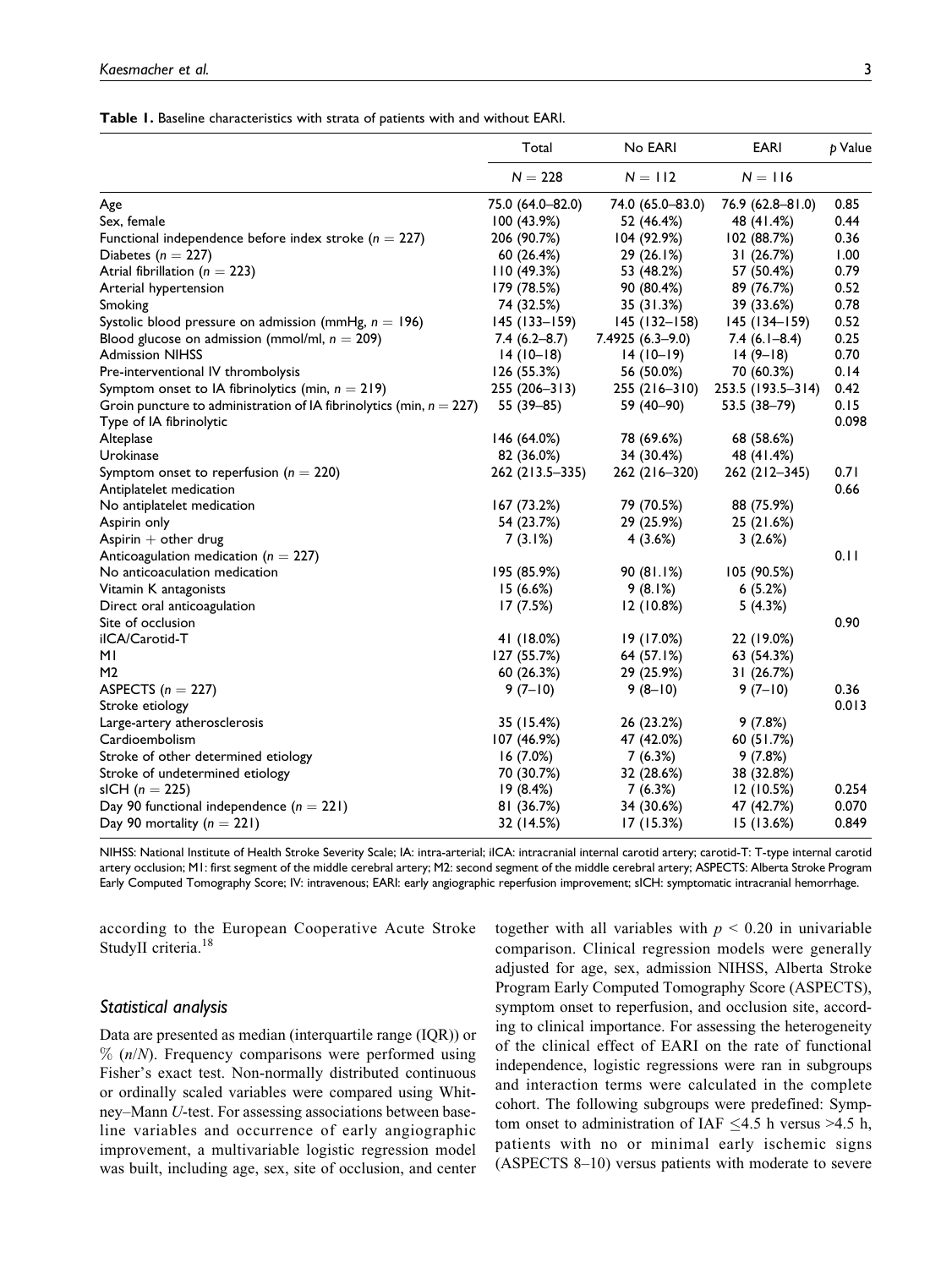4 *Clinical & Translational Neuroscience*

early ischemic changes (ASPECTS <8), and patients with versus without pre-interventional intravenous (IV) alteplase and patients  $>70$  years of age versus  $< 70$  years of age. Interaction terms were calculated as the variable EARI multiplied with the respective subgroup assigned to the value 1. Results are displayed as adjusted odds ratio (aOR) and corresponding 95% confidence intervals (95% CIs). Patients with missing follow-up were excluded from the analysis regarding functional outcome. No imputation methods were performed. Statistical analyses were carried out in SPSS (SPSS Statistics version 25, IBM, Armonk, NY, USA) and STATA (Stata, version 15.1; StataCorp, College Station, Texas 77845 USA).

# **Results**

After exclusion of patients without available angiographic control runs after administration of IAF  $(N = 22)$ , 228 patients met the studies' inclusion criteria for this subanalysis (median age 75, 43.9% female). Patients presented with severe symptoms (median NIHSS 14) and received IAF at a median delay of 225 min (IQR 206–313 min) after symptom onset. Angiographic reperfusion improvement occurred in 116/228 patients after a median dose of 10 mg tissue plasminogen activator (tPA) (IQR 5–10 mg) or 250 000 IU urokinase (IQR 250,000–500,000) had been applied. Rate of sICH was 8.4% (21/255).

Patients who showed early angiographic improvement more often had a cardioembolic stroke origin (51.7 vs. 42.0%,  $p = 0.013$ , Table 1). Among patients with early angiographic improvement, the relative frequency of urokinase was higher  $(41.4\% \text{ vs. } 30.4\%)$  and the rate of preceding IV tPA tended to be higher. On logistic regression analysis, a cardioembolic stroke origin (aOR 3.72, 95% CI 1.39–10.0) and shorter groin puncture to IAF intervals (aOR 0.82, 95% CI 0.71–0.95 per 15-min delay) were the only factors independently associated with EARI. Neither IV tPA (aOR 1.15, 95% CI 0.59–2.26) nor the type of fibrinolytic (urokinase vs. alteplase aOR 0.41, 95% CI 0.04–3.76) were associated with the occurrence of EARI (see Table 2 for full model details). In the subcohort under study, the rate of sICH did not differ between patients pretreated with IV tPA and those not receiving IV tPA (9.6% vs. 7.0\%,  $p = 0.63$ ).

EARI was associated with higher rates of functional independence after adjustment for confounders (aOR 2.38, 95% CI 1.16–4.89). Point estimates suggested a decreased clinical effect in patients presenting with moderate to severe ischemic changes (ASPECTS  $\leq$ 8, aOR 0.94, 95\% CI 0.27–3.27) as opposed to patient without or minimal ischemic changes (ASPECTS  $\geq$ 9, aOR 4.00, 95% CI 1.37–11.61,  $p$  for interaction: 0.095, Figure 1). There was no similar trend in the subgroups of receiving IAF before and after 4.5 h (aOR 2.76, 95% CI 1.00–7.61 and aOR 1.98, 95% CI 0.58–6.74 for symptom onset to IA  $\leq$ 270 and >270 min, respectively, p for interaction 0.58). **Table 2.** Results of the logistic regression model regarding association of baseline characteristics with the occurrence of EARI.

|                                                             | aOR                | 95% CI                      |
|-------------------------------------------------------------|--------------------|-----------------------------|
| Age (per year increase)                                     | 1.01               | $0.99 - 1.04$               |
| Sex, female                                                 | 0.68               | $0.36 - 1.30$               |
| Site of occlusion                                           |                    |                             |
| ilCA/carotid-T                                              | <b>Baseline</b>    | <b>Baseline</b>             |
| мı                                                          | 0.67               | $0.29 - 1.57$               |
| M2                                                          | 0.64               | $0.24 - 1.68$               |
| Urokinase vs. alteplase                                     | 0.40               | $0.044 - 1.76$              |
| Anticoagulation                                             |                    |                             |
| No anticoaculation medication                               | <b>Baseline</b>    | <b>Baseline</b>             |
| Vitamin K antagonists                                       | 0.32               | $0.08 - 1.29$               |
| <b>DOAC</b>                                                 | 0.31               | $0.09 - 1.12$               |
| Groin-puncture to IA fibrinolytics<br>(per 15-min increase) | 0.82~ <sup>a</sup> | $0.71 - 0.95$ <sup>a</sup>  |
| Stroke etiology                                             |                    |                             |
| Large-artery atherosclerosis                                | Baseline           | <b>Baseline</b>             |
| Cardioembolism                                              | 3.72 <sup>a</sup>  | $1.39 - 10.00$ <sup>a</sup> |
| Stroke of other determined etiology                         | 3.12               | $0.77 - 12.62$              |
| Stroke of undetermined etiology                             | 2.50               | $0.87 - 7.21$               |

aOR: adjusted odds ratio; 95% CI: 95% confidence interval; iICA: intracranial internal carotid artery; carotid-T: T-type internal carotid artery occlusion; M1: first segment of the middle cerebral artery; M2: second segment of the middle cerebral artery; DOAC: direct oral anticoagulant; IA: intra-arterial; EARI: early angiographic reperfusion improvement.  $a_p$  < 0.05.

Also, among age subgroups and across strata of pretreatment with IV tPA, no relevant heterogeneity of the association between EARI and rates of functional independence was observed (see Figure 1).

# **Discussion**

This study has the following main findings: (1) Early administration of IAF and a cardioembolic stroke origin were associated with higher rates of early angiographic reperfusion after IAF when applied as rescue following MT. (2) Subgroup analysis suggested that the clinical benefit of EARI may be increased in patients presenting without or only minimal early ischemic changes, while being absent or diminished in those with moderate to severe early ischemic changes.

Recanalization rates after  $MT^{19,20}$  and IV thromboly $sis^{21,22}$  have been shown to be time-dependent with decreasing recanalization rates with elapsed time from admission to treatment or symptom onset to treatment. In the current study, EARI after IAF as rescue for MT occurred less often in patients with longer groin-puncture to IAF intervals. A potential causal nature of this association is to be questioned as later rescues with IAF may also correspond to more mechanical maneuvers performed before IAF rescue was considered and hence may constitute a population group of more resistant thrombi in general.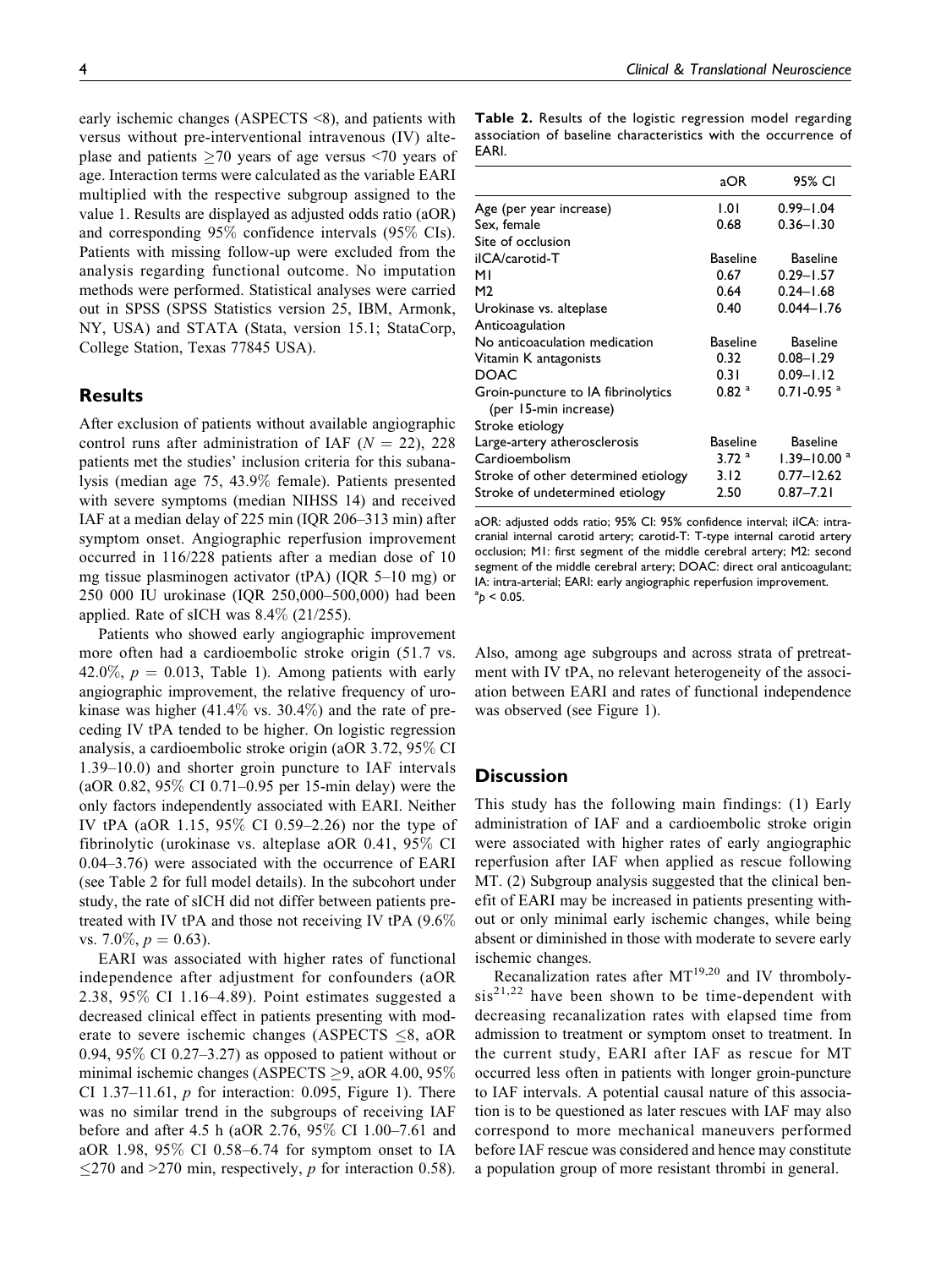

**Figure 1.** Association of early angiographic improvement and functional independence in subgroups. IA: intra-arterial fibrinolytics administration; ASPECTS: Alberta Stroke Program Early Computed Tomography Score; IV: intravenous; tPA: tissue plasminogen activator; aOR: adjusted odds ratio. aOR of early angiographic improvement for functional indolence (defined as modified Rankin Scale 0–2) is shown for several subgroups. Interaction was tested using interaction terms in the complete cohort. Sample size of the subgroups included into each respective logistic regression model was 124 and 90 for Symptom onset to IA  $\geq$ 4.5 h and >4.5 h; 92 and 122 for ASPECTS <8 and  $\geq$ 8; 70 and 144 for age <70 and  $\geq$ 70; and 95 and 119 for without and with treatment with IV tPA, respectively.

There is conflicting data on the recanalization rates of IV thrombolysis across different stroke etiologies.<sup>23</sup> Within this study, we found that patients with a cardioembolic stroke origin showed higher responsiveness to rescue IAF after MT, with higher rates of EARI observed in these patients. Cardiac thrombi are considered fibrin/platelet dominant clots, making it a potentially better target for the therapeutic effects of fibrinolytics.<sup>24</sup> A comparison of IV thrombolysis to the setting of rescue IAF is, however, limited by the fact that dislodged thrombus fragments or new in situ thrombosis before or behind the initial clot may change thrombus characteristics and respective histology of the residual thrombi after MT. Further research should elucidate if pre-interventional imaging findings are associated with responsiveness to IAF, which can be used for more refined patient selection.

If one attempts to improve, for example, a TICI 2b reperfusion to TICI 2c/3 many unknowns surround the decision-making process and there is paucity of evidence helping to decide in which patients more aggressive treatment escalation is needed and in which patient unnecessary risk are being taken.25 Improving a TICI 2b to a TICI 2c/3 reperfusion inherently comes with interventional risk or possible excess risk of sICH in the case of IAF.<sup>26</sup> While the earlier a good reperfusion status is achieved, the better the clinical outcomes $27$ ; recent evidence suggests that reperfusion status is also important beyond the first maneuvers.<sup>28,29</sup> Hence, also delayed reperfusion improvements may be clinical important.<sup>28,29</sup> On the other hand, recent analyses from the RESCUE-Japan 2 Registry suggested that mTICI 3 versus mTICI 2b was associated with favorable outcomes only when puncture to reperfusion time was  $\leq$ 80 min.<sup>30</sup> In this analysis, the association of EARI with

higher rates of functional independence was relatively homogenous across subgroups (including different time intervals from symptom onset to IAF) with one exception. Although not significant on interaction analyses, there was a tendency of the association being attenuated in patients with moderate to severe ischemia as opposed to those without or only minor ischemic changes on admission. Likely, the relative benefits of more complete reperfusion are decreased in patients with already established infarcts, because reperfusion improvements in target territories where the infarct has already occurred do not translate into clinical benefits.

The currently running CHemical OptImization of Cerebral Embolectomy trial will randomize patients with incomplete reperfusion after MT to receive either a 30 min IA infusion of weight-adapted tPA or IA placebo. $31$ Maximal delay to rescue IAF will be 24 h after symptom onset and patients will be included if admission ASPECTS  $\geq$ 6 and presentation is <4.5 h or ASPECTS  $\geq$ 6 on DWI MRI or CT perfusion and if presentation is later than 4.5  $h<sup>31</sup>$  Post hoc analyses of this trial may shed further light onto a possible reduction of the benefits of IAF in patients with prolonged groin-puncture to rescue intervals or patients presenting with already established moderate to severe early ischemic signs. Until then, the extend of early ischemic changes may be taken into consideration when evaluating if patients should receive rescue IAF after failed or incomplete MT.

Lastly, the registry included only patients with residual distal occlusions after MT, but distal occlusions may also be encountered as primary or secondary occlusions after spontaneous or lysis-induced clot migration. $32-37$  The potential role of IAF in these scenarios cannot be deduced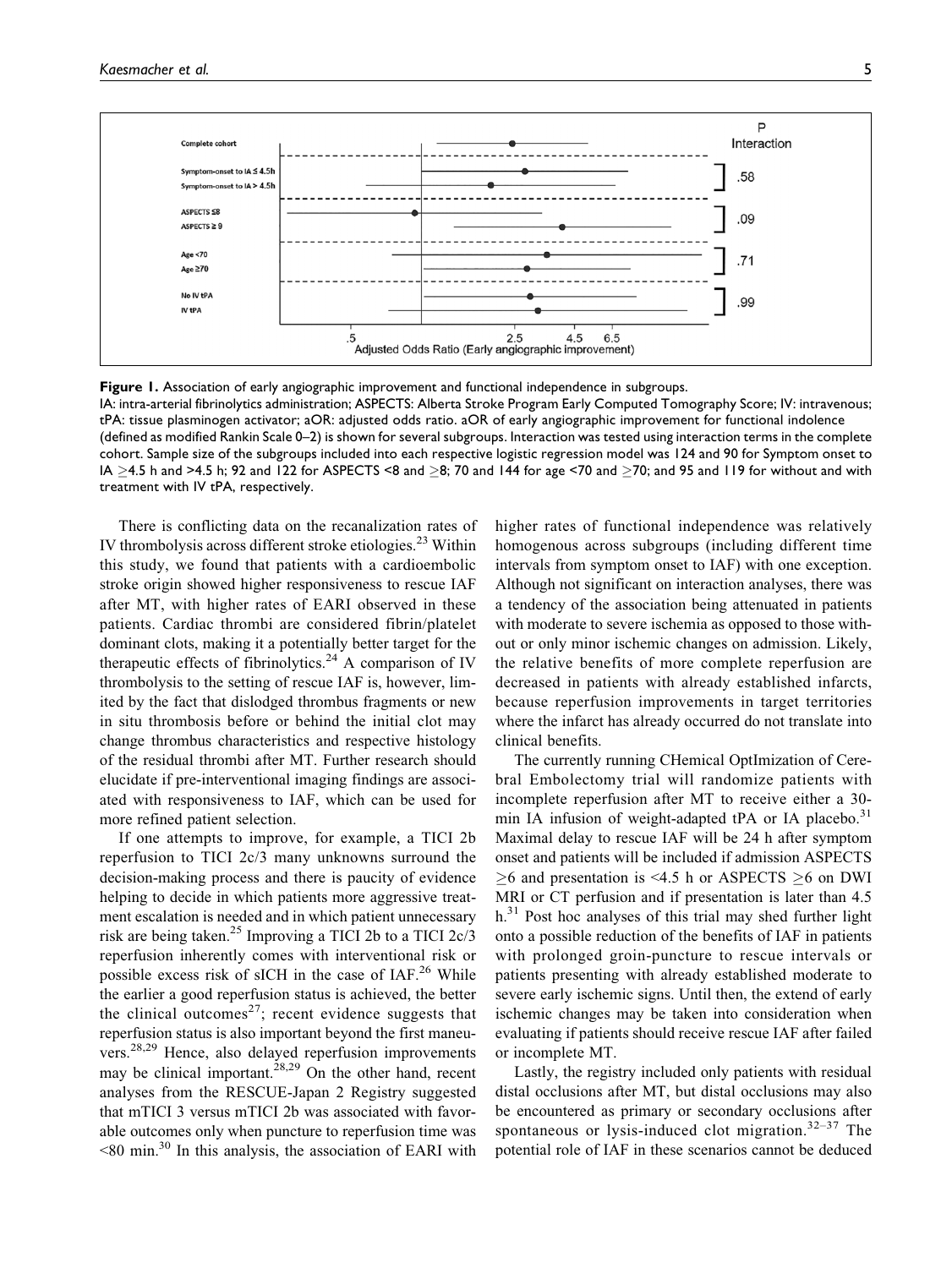from the presented data, because these thrombi may represent with distinct histopathological and/or mechanical features.<sup>38,39</sup>

# *Limitations*

This is a retrospective single-arm observational study with its associated limitations. First, this is a descriptive study without a control group not allowing for an estimation of a potential effect size of added IAF. Second, angiographic efficacy analyses were performed by a neuroradiologists at each center and were not core-lab adjudicated. Third, angiographic control runs after IAF were not timed homogenously across participating centers; neither was the technical approach or choice and dose of the thrombolytic drug standardized. While we have included center as a covariate in our logistic regression models potentially mitigating some of this heterogeneity, presumably this cannot entirely account for differences across centers. Moreover interoperator variability may further add uncertainty, as the exact time point of the angiographic control run after IA tPA administration was not recorded in the registry. The explorative analysis regarding the homogeneity of the association of early angiographic improvement and clinical outcomes was not powered to detect significant heterogeneity between subgroups and CIs in subgroups were wide.

# **Conclusions**

Early rescue and a cardioembolic stroke origin were associated with higher chances of EARI after IAF. The clinical effect of EARI on functional independence was generally homogenous but seemed reduced in patients with already established infarcts. If confirmed, these findings can help to inform patient selection and inclusion criteria for upcoming randomized-controlled trials evaluating IAF as rescue after failed or incomplete MT.

### **Author contributions**

JG and UF are contributed equally to this work. All authors made substantial contributions to conception and design, and/or acquisition of data, and/or analysis and interpretation of data and participated in drafting the article or revising it critically for important intellectual content.

## **Availability of data and materials**

Data presented in this article are available from the corresponding author upon reasonable request and after clearance by the coinvestigators and their local ethics committees.

# **Declaration of conflicting interests**

The author(s) declared no potential conflicts of interest with respect to the research, authorship, and/or publication of this article.

### **Ethical approval**

Ethical approval for this study was obtained from the local ethics committees of the included centers.

# **Funding**

The author(s) disclosed receipt of the following financial support for the research, authorship, and/or publication of this article: This work was supported by Schweizerische Hirnschlag Gesellschaft, SAMW.

### **ORCID iD**

Johannes Kaesmacher D <https://orcid.org/0000-0002-9177-2289> Giovanni Peschi D<https://orcid.org/0000-0002-7162-1475> Basel Maamari D <https://orcid.org/0000-0002-1148-160X> Raoul Pop <https://orcid.org/0000-0003-4417-1496> Daniel Cantré il <https://orcid.org/0000-0003-1685-9744>

#### **Informed consent**

Written informed consent was obtained from all subjects before the study or written informed consent was obtained from legally authorized representatives before the study, depending on institutional and national guideline and time point of patient inclusion.

### **Supplemental material**

Supplemental material for this article is available online.

# **References**

- 1. Rizvi A, Seyedsaadat SM, Murad MH, et al. Redefining 'success': a systematic review and meta-analysis comparing outcomes between incomplete and complete revascularization. J Neurointerv Surg 2019; 11: 9–13.
- 2. Liebeskind DS, Bracard S, Guillemin F, et al. ETICI reperfusion: defining success in endovascular stroke therapy. J Neurointerv Surg 2019; 11: 433–438.
- 3. Kaesmacher J, Dobrocky T, Heldner MR, et al. Systematic review and meta-analysis on outcome differences among patients with TICI2b versus TICI3 reperfusions: success revisited. J Neurol Neurosurg Psychiatry 2018; 1–8.
- 4. Kaesmacher J, Gralla J, Mosimann PJ, et al. Reasons for reperfusion failures in stent-retriever-based thrombectomy: registry analysis and proposal of a classification system. Am J Neuroradiol 2018; 39: 1848–1853.
- 5. Leischner H, Flottmann F, Hanning U, et al. Reasons for failed endovascular recanalization attempts in stroke patients. J Neurointerv Surg 2019; 11: 439–442.
- 6. Zaidi SF, Castonguay AC, Jumaa MA, et al. Intraarterial thrombolysis as rescue therapy for large vessel occlusions. Stroke 2019; 50: 1003–1006.
- 7. Anadani M, Ajinkya S, Alawieh A, et al. Intra-arterial tissue plasminogen activator is a safe rescue therapy with mechanical thrombectomy. World Neurosurg 2018; 123: e604–e608.
- 8. Kaesmacher J, Bellwald S, Dobrocky T, et al. Safety and efficacy of intra-arterial urokinase after failed, unsuccessful, or incomplete mechanical thrombectomy in anterior circulation large-vessel occlusion stroke. JAMA Neurol 2020; 77: 318–326.